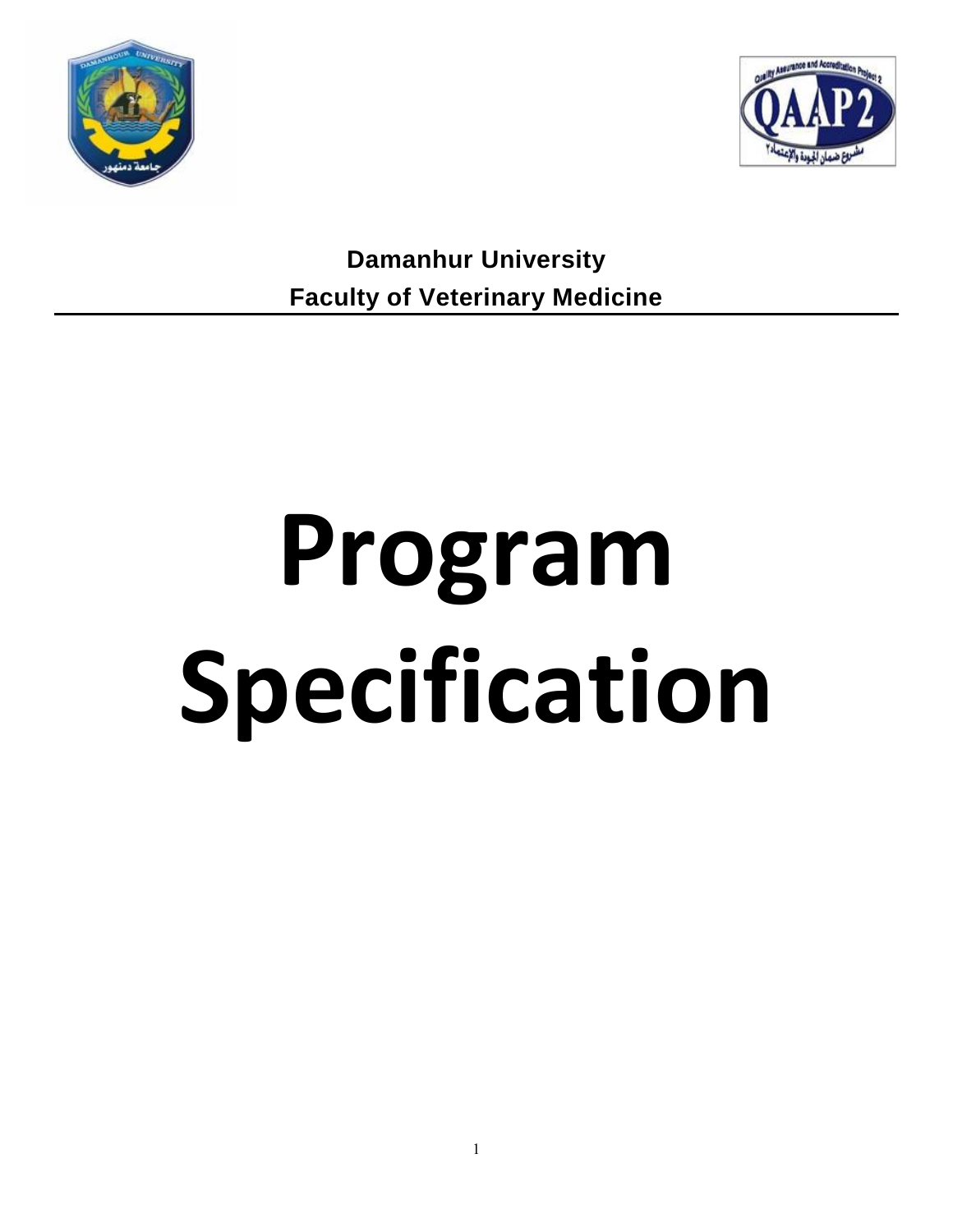# **A. Basic considerations**

- **1. Program Title:** Bachelor of Veterinary Medical Sciences (B.V.Sc)
- **2. Program Type:** Single

### **3. Department(s):** 16 departments:

- 1. Department of Anatomy and Embryology
- 2. Department of Histology and Cytology
- 3. Department of Animal Husbandry and animal Wealth Development
- 4. Department of Nutrition and Veterinary Clinical Nutrition
- 5. Department of Physiology
- 6. Department of Biochemistry
- 7. Department of Pharmacology
- 8. Department of Microbiology
- 9. Department of Pathology and Parasitology
- 10. Department of Food Hygiene and Control
- 11. Department of Surgery
- 12. Department Animal Medicine
- 13. Department of Theriogenology
- 14. Department of Veterinary Forensic Medicine and Toxicology
- 15. Department of Animal Hygiene and Zoonoses
- 16. Department of Poultry and Fish Diseases

#### **4. Assistant Coordinators:**

Prof. Dr. Hany Elakany (Vice dean for education and student affairs)

Prof. Dr. Abdel-Rahman Abo-rawash (Vice dean for postgraduates studies and research affairs)

Prof. Dr. Ebeed Saleh (Vice dean for environmental and community affairs**)**

## **5. Coordinator:**

Prof. Dr. Usama El-Sayed Mahrous (Dean)

## **6. External Evaluator(s):**

Prof. Dr. Kamal Metwaly Ghatas , Professor of Theriogenology, Fac. Vet. Med., Alex Univ.

#### **7. Last date of program specification approval**: 22/10/2014

# **B. Professional considerations**

## **1- Program Aims:**

The faculty of Veterinary Medicine, Damanhur University is committed to diversity in veterinary education and recruitment of potential veterinary researchers, who are in demand at universities and government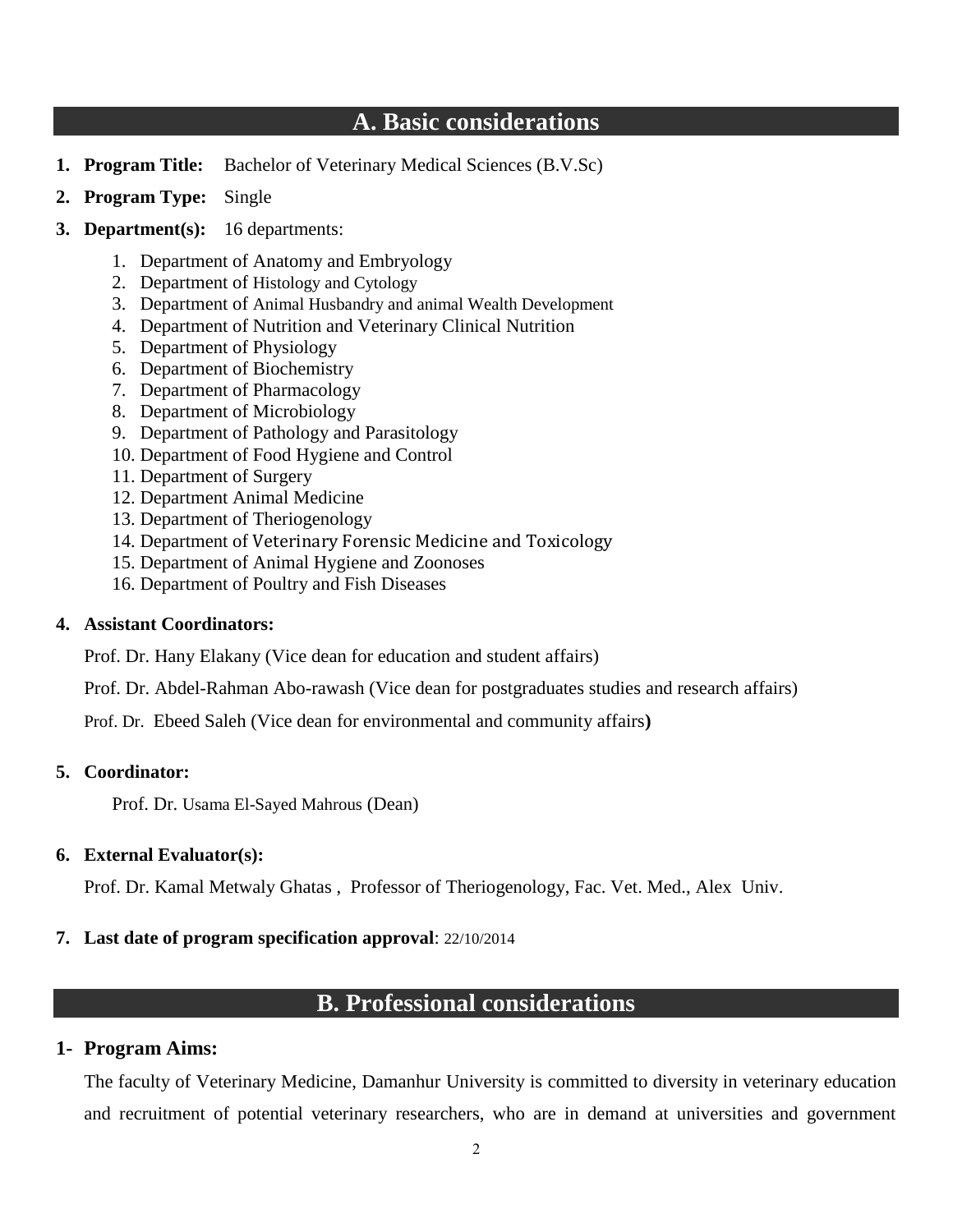agencies. The Bachelor of Veterinary Medical Sciences (B.V.Sc) program at the faculty is focusing on:

- 1- Achievement of knowledge and skills relevant for Veterinary Medicine profession in the field of veterinary medical education, practice and research.
- 2- Prepare a practitioner veterinarian who possesses the knowledge, skills and attitudes with which to practice professional Veterinary Medicine in a variety of human and animal health care delivery system.
- 3- Establishment of a versatile academic skeleton that enhances the relationship with the community organizations in the field of animal wealth development.

## **2- Intended Learning Outcomes (ILOs)**

The new graduate is expected to gain the following skills by the end of the bachelor program in Veterinary Medicine at our faculty:

# **A) Knowledge and Understanding:**

The graduate of veterinary medical programs must acquire the knowledge and the understanding of the following:

- **a1**. The basic concepts of chemistry, veterinary statistics, computer and veterinary terminology.
- **a2**. The basic concepts of normal macroscopic and microscopic structure of animal, poultry and fish tissues, organs and systems as well as ultrastructural and molecular basis of the cellular function.
- **a3**. The basic concepts of normal physiological and biochemical bases of organ function and homeostasis.
- **a4**. The basic concepts of normal behavior, management, veterinary economics, genetics, breeding and genetic engineering of different livestock.
- **a5**. The basics of nutrition and feeding practices of healthy and diseased animals, poultry and fish.
- **a6**. The basic concepts of epidemiology of animal diseases, health maintenance and disease prevention mechanism as well as the accurate measurements of veterinary quarantine.
- **a7**. Ethical codes relevant to animal and food hygiene (meat and milk product).
- **a8**. Various causes (genetic, developmental, metabolic, toxic, microbiological, parasitic, autoimmune, neoplastic, degenerative and traumatic) of affections.
- **a9**. Altered structure and function of animal, poultry and fish bodies and major organ systems that are seen in various diseases and conditions.
- **a10**. Scientific principles underlying laboratory diagnosis and the ability to critically evaluate the limitations and diagnostic methodologies as well as the power of scientific method in establishing the causation of disease.
- **a11**. How to interpret from the clinical signs, laboratory diagnosis and history, the final diagnosis of animal problem and adapts the proper treatment from such cases.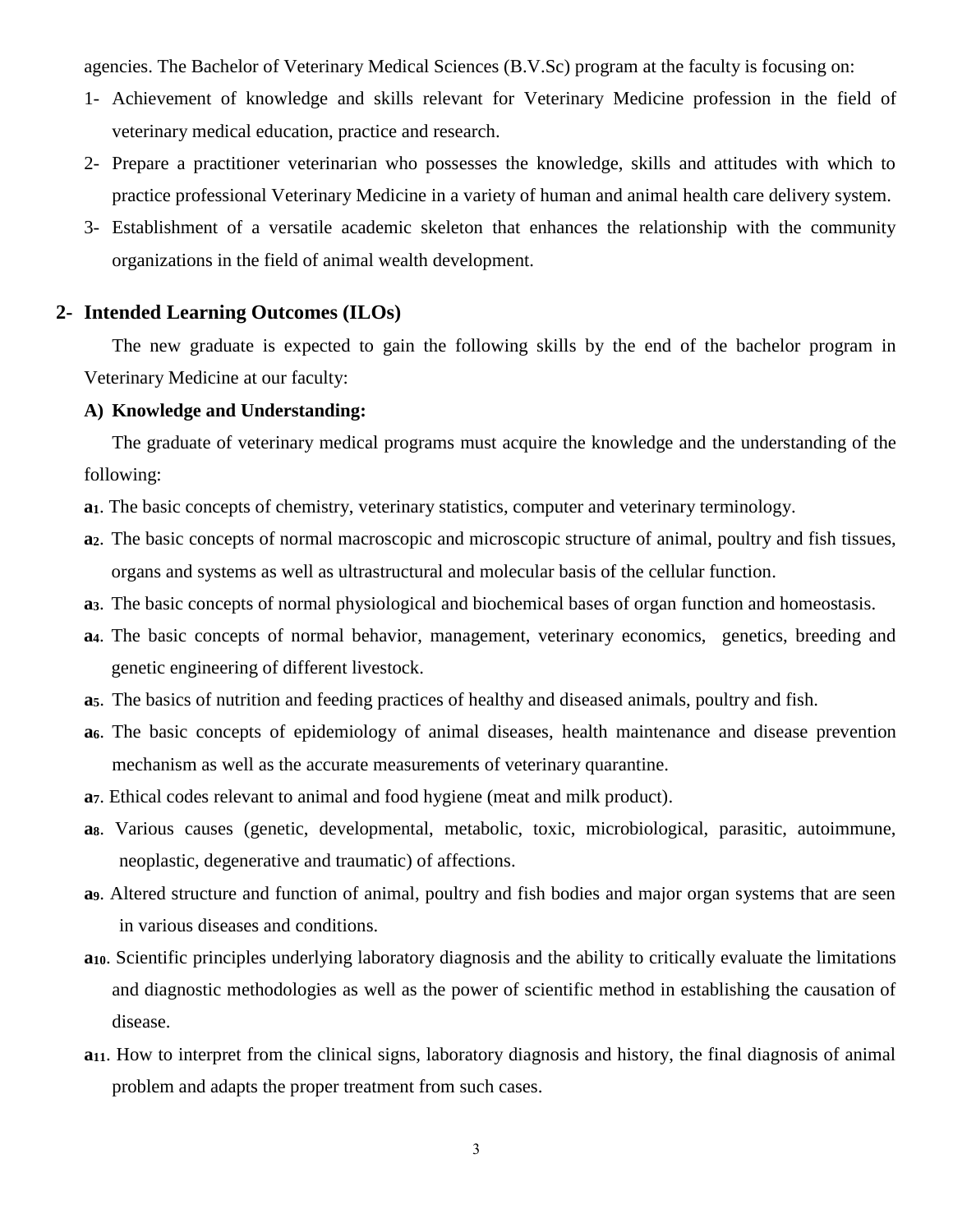- **a12**. Principles of pharmacology, therapeutics , therapeutic decision-making and efficacy of traditional and nontraditional therapies.
- **a13**. The basic concepts of toxicology and forensic medicine, animal medicine, theriogenology and veterinary surgery.
- **a14**. The basic concepts of the normal reproductive behavior and abnormalities that occur in common diseases.
- **a15**. The avian, rabbit and fish diseases, and their prophylactic and control measures.
- **a16**. Zoonotic diseases transmitted to man (prophylaxis and control) and sanitary requirements for animal transport, slaughterhouses, and the storage of meat products
- **a17**. The importance of research for the extension of the knowledge base in veterinary science.
- **a18**. The good professional attitude, interpersonal skills, team working, communication and human rights.

#### **B) Intellectual Skills:**

- **b1**. Graduate has the ability to highlight important clinical problem from case interaction and utilizing available data to solve this problem.
- **b2**. The ability to assess and criticize at the fundamental level, how data is derived.
- **b3**. The ability to evaluate scientific/clinical information and critically analyze conflicting data and hypothesis.
- **b4**. The ability to recognize and evaluate the relationship between evidence, audit and observed variation in clinical practice.
- **b5**. The ability to choose the appropriate (quantitative and qualitative) diagnostic and therapeutic methodologies.
- **b6**. Graduate should exhibit creativity or resource fullness in their professional learning, scientific endeavor and clinical practice.

#### **C) Professional and Practical Skills:**

#### **Graduates must attain the capability of:**

- **c1**. Handling and restraining animals in human manner and Performing euthanasia of animals, ensuring personal safety .as well as advising on animal management and welfare.
- **c2**. Obtaining accurate and relevant history of the individual animal or animal groups and their environment.
- **c3**. Performing a thorough clinical examination of all major body systems and outlining the initial treatment for sick animals with life threatening conditions and the procedures to follow with notifiable and zoonotic diseases.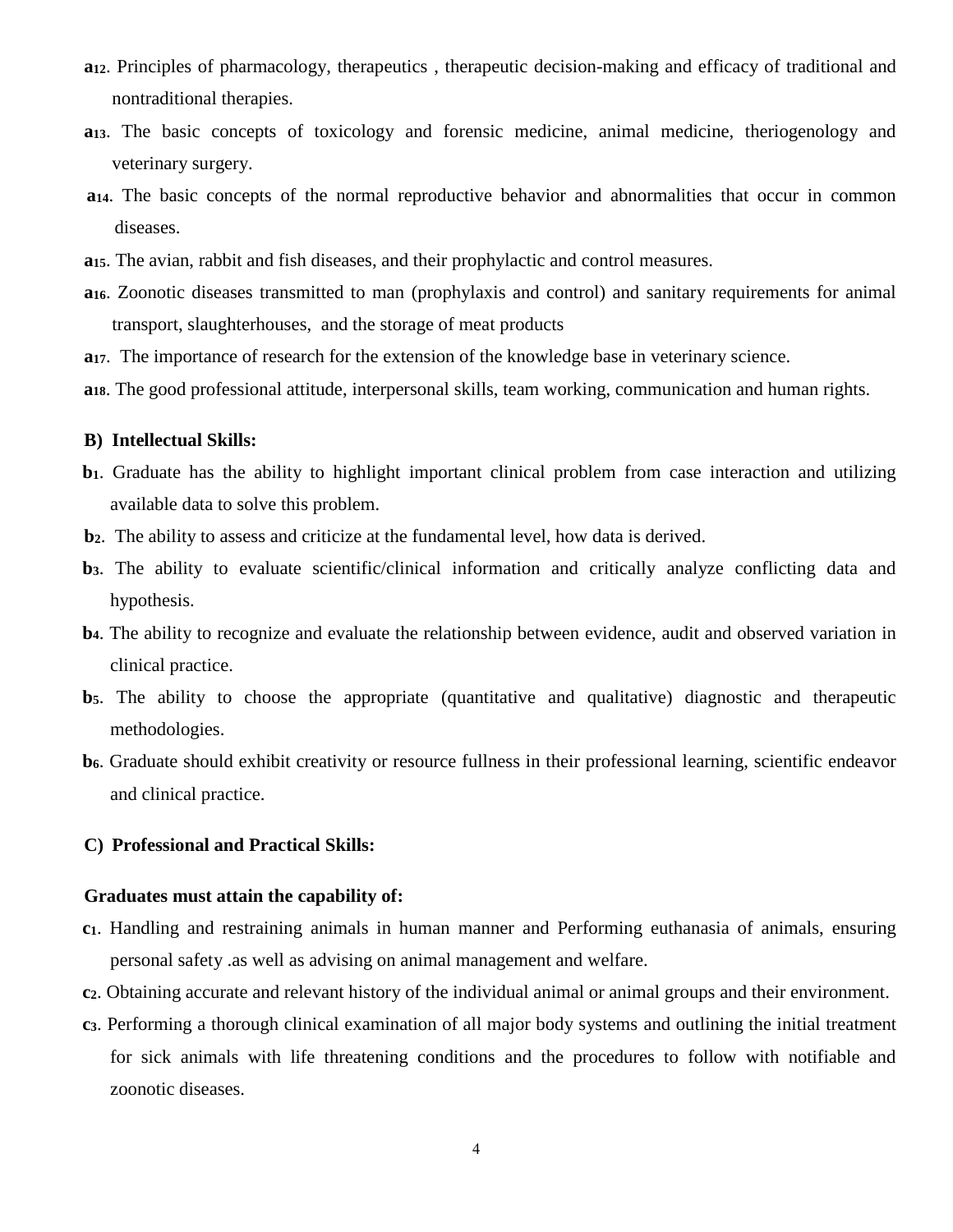- **c4**. Collecting, and preserving samples, performing standard practical techniques, interpreting laboratory results and integrating those with clinical examination.
- **c5**. Assessing the nutritional status of an animal and be able to advise on appropriate husbandry and feeding measures.
- **c6** Identifying etiological agents and information relevant to clinical environment and demonstrate a practical ability to apply knowledge of disease processes
- **c7**. Assessing the productive efficiency of animals and advising on reproductive management including obstetrical problems.
- **c8**. Advising on animal management, welfare and ethics and understanding the importance of animal health economics in the context of acceptable animal welfare.
- **c9**. Obtaining and record data to prepare current and/or retrospective assessment and analysis of animal health and production record.
- **c10**. Minimizing the risk of contamination, cross infection and predisposing factors leading to accumulation of pathogens in veterinary field.
- **c11**. Applying medical and/or surgical intervention and implementing appropriate post-operative care.
- **c12**. Performing ante-mortem inspection of animals destined for the food chain and able to recognize conditions affecting the quality and safety of animal products as well as writing a report.
- **c13**. Performing a basic gross postmortem examination appropriate to the species involved, record finding, sample tissues and safely store and transport them.

## **D) General and Transferable Skills:**

#### **Graduates must have the ability to:**

- **d1**. Conduct themselves in a professional manner with regard to the veterinarian's profession and legal responsibilities and understand and apply the ethical codes set out in general organization of veterinary services.
- **d2**. Work effectively as a member of a team in the delivery of services to the community under pressure and /or contradictory conditions.
- **d3**. Communicate effectively with the public, colleagues and appropriate authorities.
- **d4**. Perform research on common disease problems in the surrounding domestic animals in the community.
- **d5**. Utilize communicating skills, have access to the Internet and retrieve information.
- **d6**. Demonstrate knowledge of the organization and management of veterinary practice, principles of certification, basic financial and accounting practices and record keeping.
- **d7**. Understand career path.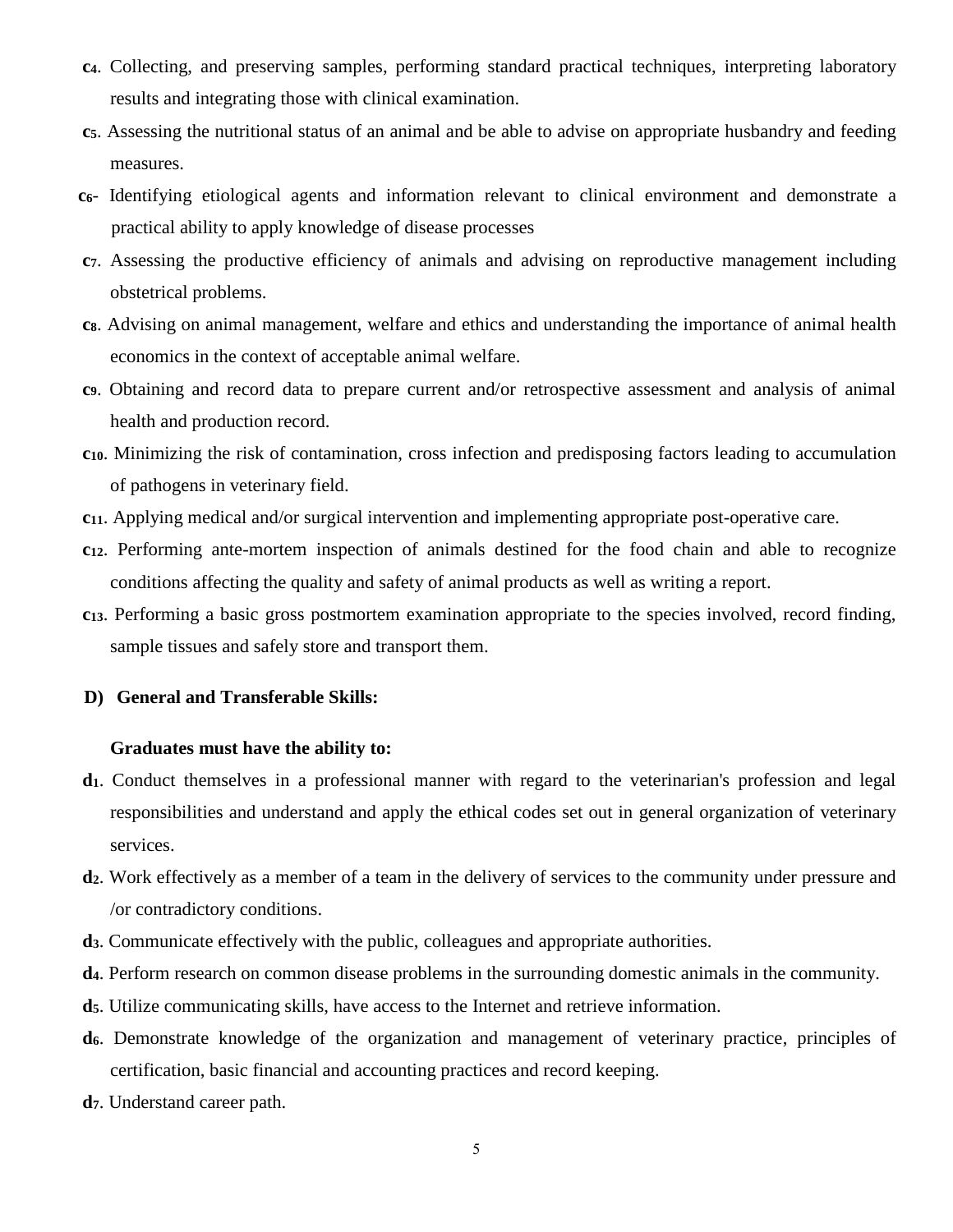**d8**. Perform research and solve any emerging disease problem.

**d9**. Produce reports in a form that is satisfactory and understandable.

## **3- Academic Standards:**

## **3a. External References for standards (Benchmarks):**

We applied the National Academic Reference Standards (NARS) prepared by the Sector Committee of Veterinary Higher Education (*Annex III).*

## **3b. Academic standards compared with reference standards:**

The academic standards are nearly similar to the NARS, however it is early to estimate whether the graduates have the same skills or not. The design and structure of the curriculum in achieving the NARS are appropriate.

#### **3c. Student assessments:**

- There are different methods of assessments used to evaluate the student performance in respect to the achievement of intended learning outcomes, and the examination grading system is appropriate.
- Assessment methods are the same for each semester: Semester work and Midterm examination: 10% Final examination (Written): 25% Final examination (Practical): 10% Final examination (Oral): 5%

Course coordinators may use variable activities to check the student skills.

- Students are clearly acquainted with the grading criteria for assessment and readily aware of the course requirements.
- The language used in this assessment is consistent with that of teaching.
- According to the faculty by law, policies and procedures for constituting the examination boards including external examiners are available.

# **4- Curriculum Structure and Contents**

**4a. Program duration:** Five Years

## **4b. Program Structure (Courses):**

Number of compulsory courses: 71 courses

Number of elective courses: 0

Number of optional courses: 0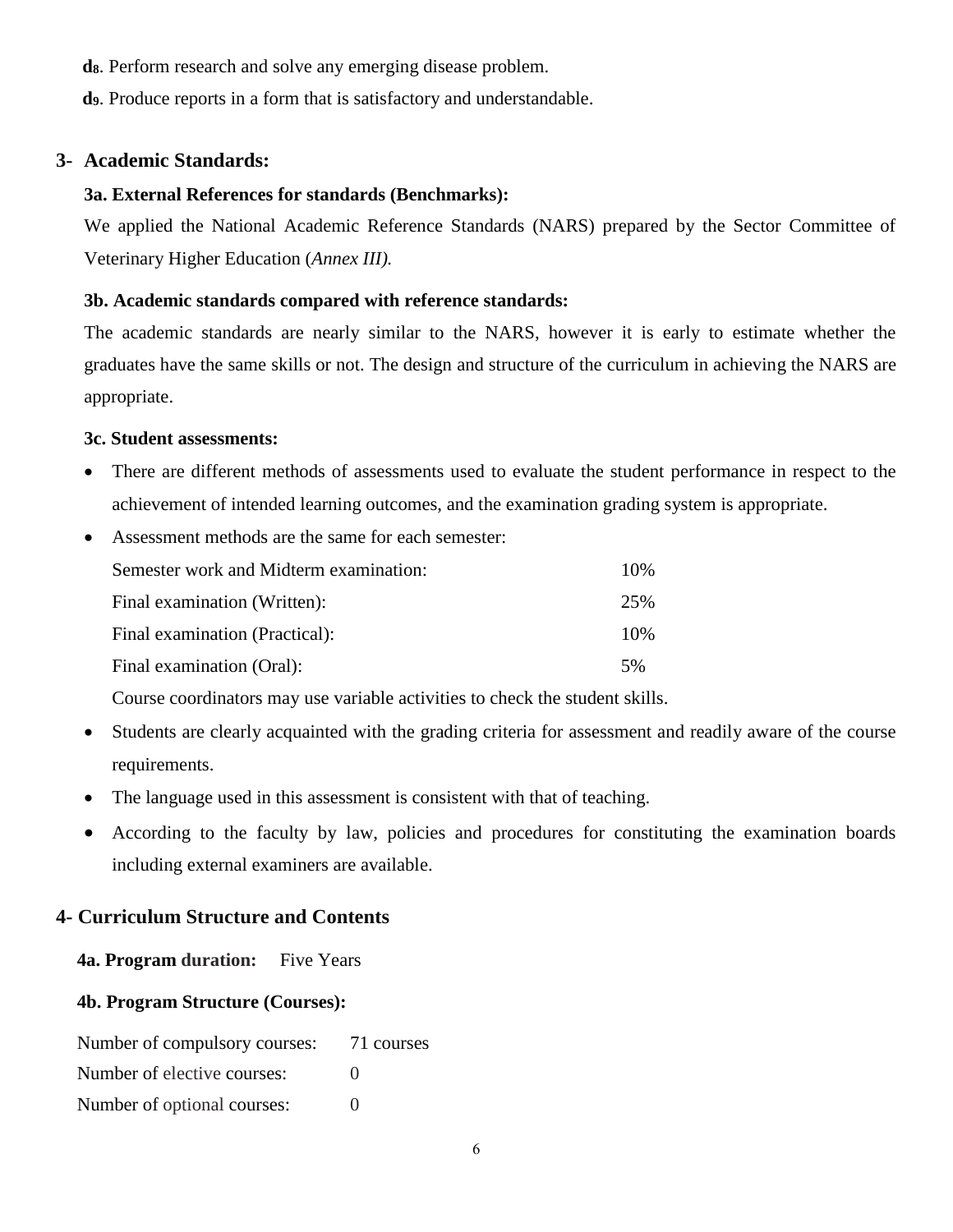Varieties of courses in the educational program:

| Nature of courses    | <b>Number</b> |        |
|----------------------|---------------|--------|
| Basic sciences       |               | 29.58  |
| Humanities           |               |        |
| Preclinical sciences |               | 28.16  |
| Clinical sciences    |               | 38 O2  |
| Total                |               | 100.00 |

*Summer training program:* Two month-program for the students. after the second semester of the 3<sup>rd</sup> and 4<sup>th</sup> years.

# **5- Program (B.V.Sc.) Courses:**

# **5a. Courses of the First Year (13 courses):**

| <b>Semester</b> |                | <b>Course Title</b>                              | Code  |                | No. of hours/<br>week    |             | <b>Program ILOs</b><br>covered (by No.)       |
|-----------------|----------------|--------------------------------------------------|-------|----------------|--------------------------|-------------|-----------------------------------------------|
|                 |                |                                                  |       | Lect.          | Lab.                     | <b>Exer</b> |                                               |
|                 | $\mathbf{1}$   | General Anatomy<br>and Embryology                | 1AANA | 3              | 3                        |             | $a_2, b_1, b_4, c_3, d_2$                     |
|                 | $\overline{2}$ | Animal and Poultry<br>Behavior and<br>Management | 1ABEH | 2              | 3                        |             | $a_4$ , $a_5$ , $b_2$ , $c_1$ , $c_2$ , $d_1$ |
|                 | 3              | Organic Chemistry                                | 1ABIO | $\overline{2}$ | $\overline{2}$           |             | $a_1$ , $a_3$ , $b_3$ , $b_6$ , $c_4$ , $d_9$ |
| <b>Eirst</b>    | $\overline{4}$ | Genetics and<br>Genetic Engineering              | 1AGEN | 3              | $\overline{2}$           |             | $a_4, a_{17}, b_1, d_9$                       |
|                 | 5              | Histology and<br>Cytology (General)              | 1AHIS | $\overline{2}$ | $\overline{2}$           |             | a2,,b4,c13,d5                                 |
|                 | 6              | English Language                                 | 1AENG | $\overline{2}$ | -                        |             | a1, a17, b3, d3                               |
|                 | $\overline{7}$ | Human Rights                                     | 1AHRT | $\overline{2}$ | $\overline{\phantom{0}}$ |             | a18,b6, d1                                    |
|                 | $\mathbf{1}$   | General Anatomy<br>and Embryology                | 1BANA | 3              | 3                        |             | a2, b1, b4, c3, d2                            |
|                 | $\overline{2}$ | Animal and Poultry<br>Behavior and<br>Management | 1BBEH | $\overline{2}$ | 3                        |             | a4,5,b2, c1, c2, d1                           |
|                 | 3              | Organic Chemistry                                | 1BBIO | $\overline{2}$ | $\overline{2}$           |             | a1,a3,b3,b6,c4,d9                             |
| Second          | $\overline{4}$ | Genetics and<br>Genetic Engineering              | 1BGEN | 3              | 2                        |             | a4,17, b1, d9                                 |
|                 | 5              | Histology and<br>Cytology (General)              | 1BHIS | $\overline{2}$ | $\overline{2}$           |             | a2, b4, c13, d5                               |
|                 | 6              | <b>Veterinary Statistics</b>                     | 1BVST | $\overline{2}$ | $\overline{2}$           |             | a1, b3, c9, d2, d6                            |
|                 |                | <b>Total</b>                                     |       | 30             | 26                       |             |                                               |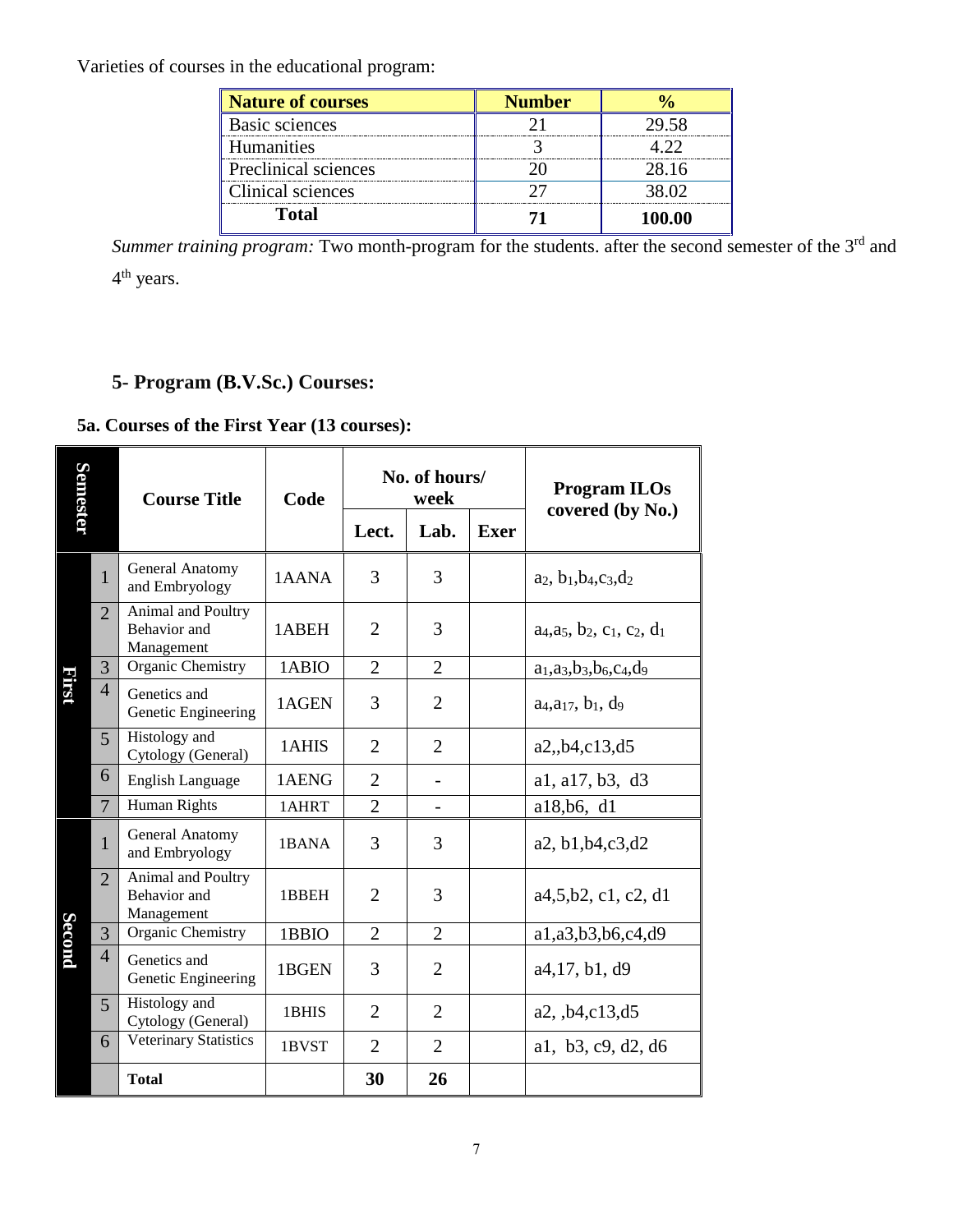# **5b. Courses of the Second Year (12 courses):**

| Semester     |                | <b>Course Title</b>                   | Code   | No. of hours/<br>week |                |                |             | <b>Program ILOs</b><br>covered (by No.) |
|--------------|----------------|---------------------------------------|--------|-----------------------|----------------|----------------|-------------|-----------------------------------------|
|              |                |                                       |        |                       | Lect.          | Lab.           | <b>Exer</b> |                                         |
|              | $\mathbf{1}$   | Special and<br>Comparative<br>Anatomy | 2AANA  |                       | $\overline{2}$ | 3              |             | a2, b1,4, c3, d2                        |
|              | $\overline{2}$ | Nutrition and Clinical<br>Nutrition   | 2ANUT  |                       | 3              | $\overline{2}$ |             | a5, b2, c5, d2                          |
| <b>Rirst</b> | 3              | Animal Breeding and<br>Production     | 2AAPRO |                       | $\overline{2}$ | 3              |             | a4,9,b2,c8, d6                          |
|              | $\overline{4}$ | Biochemistry                          | 2ABIO  |                       | 3              | $\overline{2}$ |             | a1,3, b6, c4, d3                        |
|              | 5              | Histology and<br>Cytology (Special)   | 2AHIS  |                       | $\overline{2}$ | $\overline{2}$ |             | a2, b3, c4, d5                          |
|              | 6              | Animal physiology                     | 2APHY  |                       | 5              | 3              |             | a3,9, b3, d7                            |
|              | 1              | Special and<br>Comparative<br>Anatomy | 2BANA  |                       | $\overline{2}$ | 3              |             | a2, b1, b4, c3, d2                      |
|              | $\overline{2}$ | Nutrition and Clinical<br>Nutrition   | 2BNUT  |                       | 3              | $\mathfrak{D}$ |             | a5, b2, c5, d2                          |
| Second       | 3              | <b>Animal Physiology</b>              | 2BPHY  |                       | 5              | 3              |             | a3,9, b3, d7                            |
|              | $\overline{4}$ | Animal Breeding and<br>Production     | 2BAPRO |                       | 2              | $\overline{2}$ |             | a4,9,b2,c8, d6                          |
|              | 5              | Biochemistry                          | 2BBIO  |                       | 3              | $\overline{2}$ |             | a1,3, b6, c4, d3                        |
|              | 6              | Fish Breeding and<br>Production       | 2BFPRO |                       | $\overline{2}$ | $\overline{2}$ |             | a9, b2, c2, 9, d6                       |
|              |                | <b>Total</b>                          |        |                       | 32             | 29             |             |                                         |

 $\overline{a}$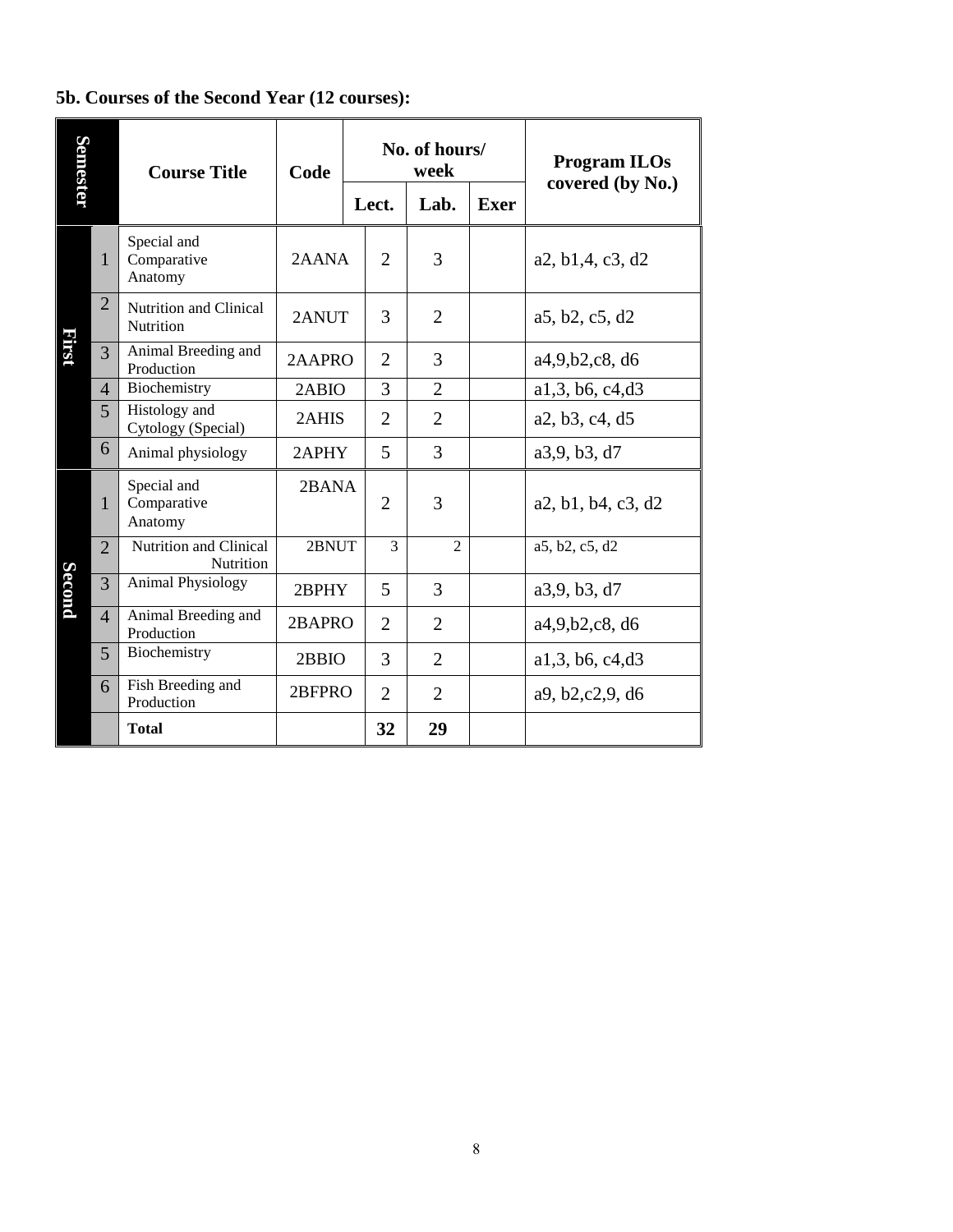# **5c. Courses of the Third Year (16 courses):**

| <b>Semester</b> |                | <b>Course Title</b>                       | Code           |                | No. of hours/<br>week |             | <b>Program ILOs</b><br>covered (by |
|-----------------|----------------|-------------------------------------------|----------------|----------------|-----------------------|-------------|------------------------------------|
|                 |                |                                           |                | Le<br>ct.      | Lab.                  | <b>Exer</b> | No.)                               |
|                 | $\mathbf{1}$   | Parasitology                              | 3APAR          | 3              | 3                     |             | a6,11,b6,c3,<br>4,6,d4             |
|                 | $\overline{2}$ | Bacteriology and<br>Mycology              | 3ABACT         | $\overline{2}$ | $\overline{2}$        |             | a11,18,b3,b6,c6,<br>,d2            |
|                 | 3              | Virology                                  | 3AVIR          | $\overline{2}$ | $\overline{2}$        |             | a10,17,b3,6,c6,<br>,d2             |
| First           | $\overline{4}$ | <b>Poultry Breeding</b><br>and production | 3APPRO         | $\overline{2}$ | $\overline{2}$        |             | a1,4,5,9,b2,c8,d6                  |
|                 | 5              | Pathology                                 | 3APATH         | 4              | $\overline{4}$        |             | a2,11, b1, c4, d8                  |
|                 | 6              | Pharmacology                              | <b>3APHARM</b> | 3              | $\overline{2}$        |             | a12, 17, b5,<br>c11,d4             |
|                 | $\overline{7}$ | <b>Basic</b><br>Immunology                | 3AIM           | $\mathbf{1}$   | $\overline{2}$        |             | a9,10,b3,d4                        |
|                 | $\mathbf{1}$   | Parasitology                              | 3BPAR          | 3              | 3                     |             | a6,11,b6,c3,<br>4,6, d4            |
|                 | $\overline{2}$ | Bacteriology and<br>Mycology              | 3BBACT         | $\overline{2}$ | $\overline{2}$        |             | a10,17,b3,6,c6,<br>,d2             |
|                 | 3              | Virology                                  | 3BVIR          | $\overline{2}$ | $\overline{2}$        |             | a10, 17, b3, 6, c6,<br>,d2         |
| <b>Second</b>   | $\overline{4}$ | <b>Poultry Breeding</b><br>and production | <b>3BAPPRO</b> | $\overline{2}$ | $\overline{2}$        |             | a1,4,5,9,b2,c8,d6                  |
|                 | 5              | Pathology                                 | 3BPATH         | $\overline{4}$ | $\overline{4}$        |             | a2,11, b1, c4, d8                  |
|                 | 6              | Pharmacology                              | 3BPHARM        | 3              | $\overline{2}$        |             | a12, 17, b5,<br>c11,d4             |
|                 | $\overline{7}$ | Clinical<br>Pathology                     | <b>3BCPATH</b> | $\overline{2}$ | $\overline{2}$        |             | a10,b6,c3,4,d4                     |
|                 |                | <b>Total</b>                              |                | 35             | 34                    |             |                                    |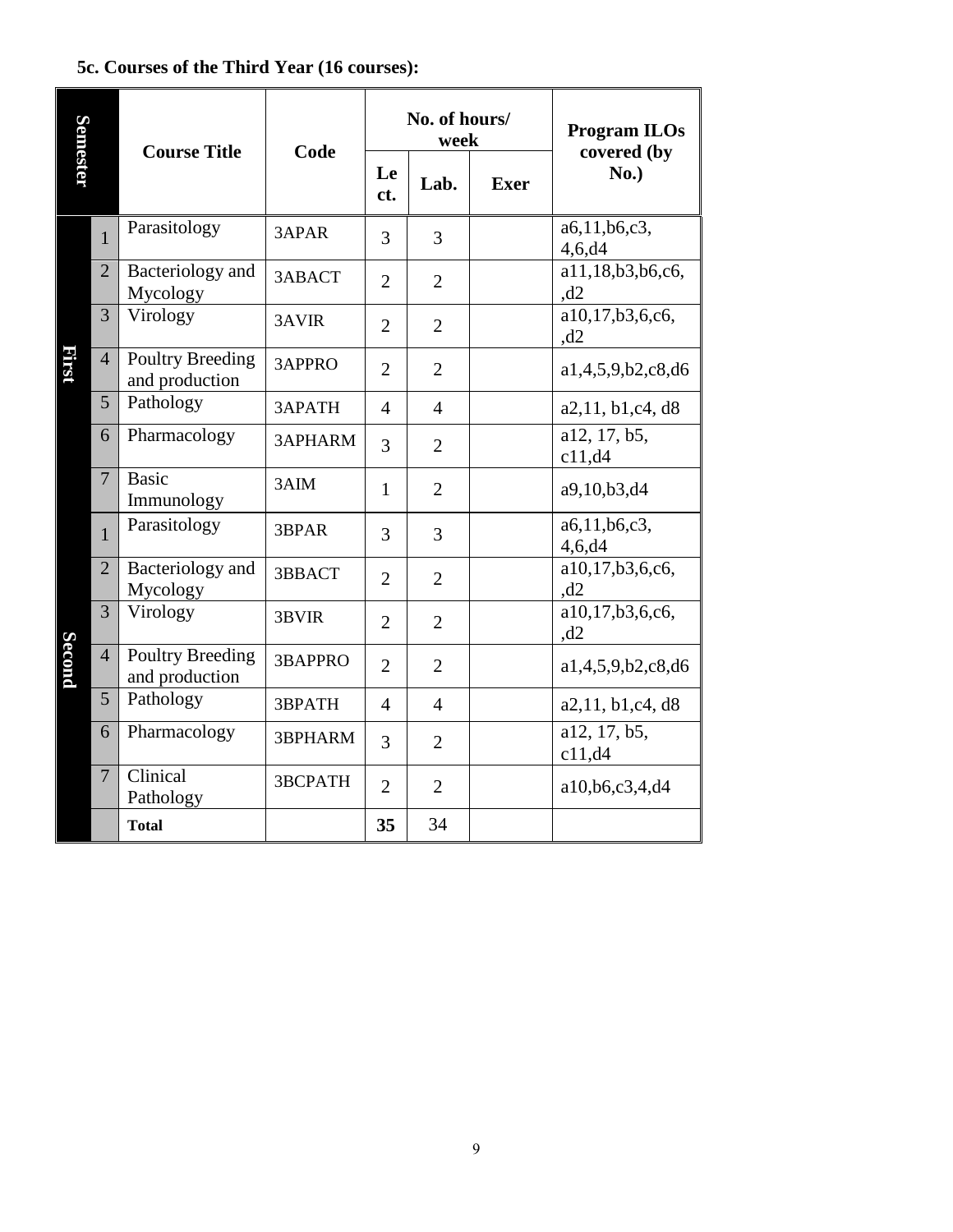# **5d. Courses of the Forth Year (16 courses):**

| <b>Semester</b> |                | <b>Course Title</b>                                      | Code  |                | No. of hours/<br>week | Program<br><b>ILOs</b> covered |                                   |
|-----------------|----------------|----------------------------------------------------------|-------|----------------|-----------------------|--------------------------------|-----------------------------------|
|                 |                |                                                          |       | Lect.          | Lab.                  | <b>Exer</b>                    | (by No.)                          |
|                 | $\mathbf{1}$   | <b>Applied Anatomy</b>                                   | 4AANA | $\mathbf{1}$   | $\overline{2}$        |                                | a2,b1,c3,d2                       |
|                 | $\overline{2}$ | Specific<br>Pathology                                    | 4APAT | $\overline{2}$ | $\overline{2}$        |                                | a2,a11,b6,c4,1<br>3,d4            |
|                 | 3              | Milk Hygiene                                             | 4AMIL | 3              | $\overline{2}$        |                                | a7,17 b6,<br>c4, 10, d6           |
|                 | $\overline{4}$ | Fish and<br>Crustacean<br><b>Diseases</b>                | 4AFIS | $\overline{2}$ | $\overline{2}$        |                                | a2,5,9,10,15,b<br>1, 5, c4, 6, d3 |
| First           | 5              | <b>General Surgery</b><br>and Anesthesia                 | 4ASUR | $\overline{2}$ | $\overline{2}$        |                                | $a11,c1,3$ ,<br>11, d7            |
|                 | 6              | <b>Internal Medicine</b>                                 | 4AMED | $\overline{2}$ | $\overline{2}$        |                                | a8,b1,5,c2,3,<br>6, d4            |
|                 | $\overline{7}$ | Gynaecology and<br>Andrology                             | 4AGYN | $\overline{2}$ | $\overline{2}$        |                                | a11,14,b5,<br>c1,2,3,7, d1        |
|                 | 8              | Veterinary<br><b>Forensic Medicine</b><br>and Toxicology | 4AFOR | $\overline{2}$ | $\overline{2}$        |                                | a13,18<br>b4,c13,d5,9             |
|                 | $\mathbf{1}$   | <b>Applied Anatomy</b>                                   | 4BANA | $\mathbf{1}$   | $\overline{2}$        |                                | a2,b1,c3,d2                       |
|                 | $\overline{2}$ | Economic and<br>Farm<br>Management                       | 4BECO | $\overline{2}$ | $\overline{2}$        |                                | a1,4,b2,3,c9,d<br>4,6             |
|                 | 3              | Milk Hygiene                                             | 4BMIL | 3              | $\overline{2}$        |                                | a7,17 b6,<br>c4,10, d6            |
| <b>Secomo</b>   | $\overline{4}$ | Fish and<br>Crustacean<br><b>Diseases</b>                | 4BFIS | $\overline{2}$ | $\overline{2}$        |                                | a2,5,9,10,15,b<br>1, 5, c4, 6, d3 |
|                 | 5              | <b>General Surgery</b><br>and Anesthesia                 | 4BSUR | $\overline{2}$ | $\boldsymbol{2}$      |                                | a11,c1,3,11,d<br>7                |
|                 | 6              | <b>Internal Medicine</b>                                 | 4BMED | $\overline{2}$ | $\overline{2}$        |                                | a8, b1, 5, c2, 3,<br>6, d4        |
|                 | $\overline{7}$ | Gynaecology and<br>Andrology                             | 4BGYN | $\overline{2}$ | $\overline{2}$        |                                | a11,14,b5,<br>c1, 2, 3, 7, d1     |
|                 | 8              | Veterinary<br>Forensic Medicine<br>and Toxicology        | 4BFOR | $\overline{2}$ | $\overline{2}$        |                                | a13,18<br>b4,c13,d5,9             |
|                 |                | <b>Total</b>                                             |       | 32             | 32                    |                                |                                   |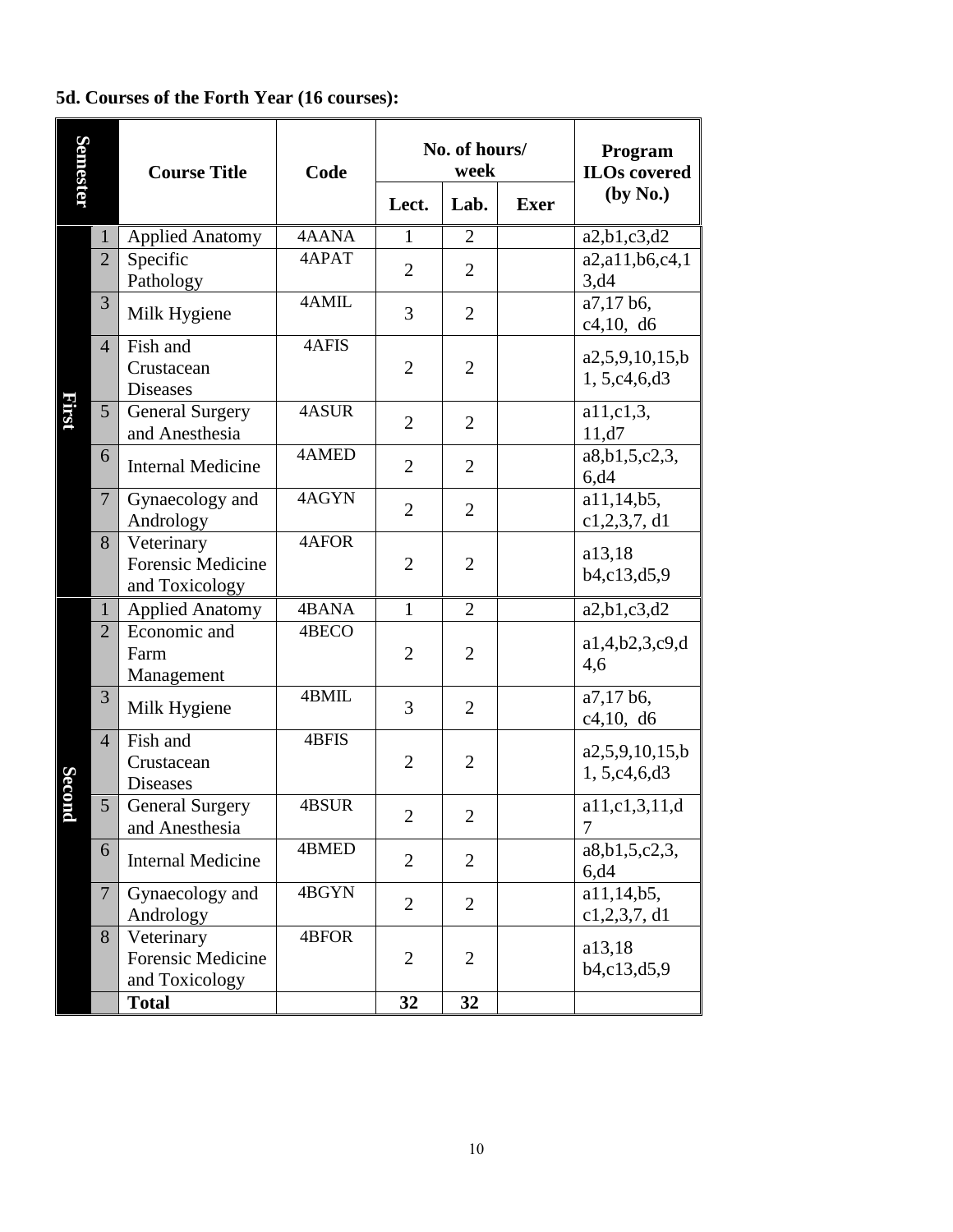# **5e. Courses of the Fifth Year (16 courses):**

| <b>Semester</b>    |                | <b>Course Title</b>                                              | Code         |                | No. of hours/<br>week |             | <b>Program ILOs covered</b><br>(by No.) |
|--------------------|----------------|------------------------------------------------------------------|--------------|----------------|-----------------------|-------------|-----------------------------------------|
|                    |                |                                                                  |              | Lect.          | Lab.                  | <b>Exer</b> |                                         |
|                    | $\mathbf{1}$   | Zoonoses                                                         | <b>5AZOO</b> | $\overline{2}$ | $\mathbf{1}$          |             | a6,16, b3,4,c6,d3,4                     |
|                    | $\overline{2}$ | Internal<br>Medicine                                             | 5AMED        | $\overline{2}$ | $\overline{2}$        |             | a3,6,8,9,11,b1,4,5,c1,2,3,<br>4,d2,3    |
|                    | 3              | Meat and Fish<br>Hygiene                                         | 5AMTG        | $\overline{2}$ | $\overline{2}$        |             | a7,9,16,b6,c12,13,d6                    |
|                    | $\overline{4}$ | <b>Special Surgery</b><br>and Radiology                          | 5ASUR        | $\overline{2}$ | $\overline{2}$        |             | a9, 13, b6, c2, 11, d6, 7               |
| <b>First</b>       | 5              | Infectious<br><b>Diseases</b>                                    | 5AINF        | 3              | $\overline{2}$        |             | a6,8,11,b1,4,5,c2,3,4,6,d<br>8          |
|                    | 6              | <b>Poultry Diseases</b>                                          | 5APOD        | $\overline{2}$ | $\overline{2}$        |             | a6,8,10,11,15,b1,4,5,<br>c2,3,4,6,d8    |
|                    | $\overline{7}$ | Obstetrics,<br>Artificial<br>Insemination and<br>Embryo Transfer | 5AOBS        | $\overline{2}$ | 3                     |             | a8,14,b4,5,c1,2,3,7,d6                  |
|                    | 8              | Animal and<br>poultry Hygiene                                    | 5AAHG        | 3              | $\overline{2}$        |             | a6,16,b3,6,c1,6,8,d8                    |
|                    | $\mathbf{1}$   | Zoonoses                                                         | 5BZ00        | $\overline{2}$ | $\mathbf{1}$          |             | a6,16, b3,4,c6,d3,4                     |
|                    | $\overline{2}$ | Internal<br>Medicine                                             | 5BMED        | $\overline{2}$ | $\overline{2}$        |             | a3,6,8,9,11,b1,4,5,c1,2,3,<br>4,d2,3    |
|                    | 3              | Meat and Fish<br>Hygiene                                         | 5BMTG        | $\overline{2}$ | $\overline{2}$        |             | a7,9,16,b6,c12,13,d6                    |
|                    | $\overline{4}$ | Special Surgery<br>and Radiology                                 | 5BSUR        | $\overline{2}$ | $\overline{2}$        |             | a9,13,b6,c2,11,d6,7                     |
| Secon              | 5              | Infectious<br><b>Diseases</b>                                    | 5BINF        | 3              | $\overline{2}$        |             | a6,8,11,b1,4,5,c2,3,4,6,d<br>8          |
| $\bar{\mathbf{p}}$ | 6              | <b>Poultry Diseases</b>                                          | 5BPOD        | $\overline{2}$ | $\overline{2}$        |             | a6,8,10,11,15,b1,4,5,<br>c2,3,4,6,d8    |
|                    | $\overline{7}$ | Obstetrics,<br>Artificial<br>Insemination and<br>Embryo Transfer | 5BOBS        | $\mathbf{2}$   | 3                     |             | a8,14,b4,5,c1,2,3,7,d6                  |
|                    | 8              | Environmental<br>Hygiene                                         | 5BEHG        | 3              | $\overline{2}$        |             | a18,b6,c6,10,d1                         |
|                    |                | <b>Total</b>                                                     |              | 36             | 32                    |             |                                         |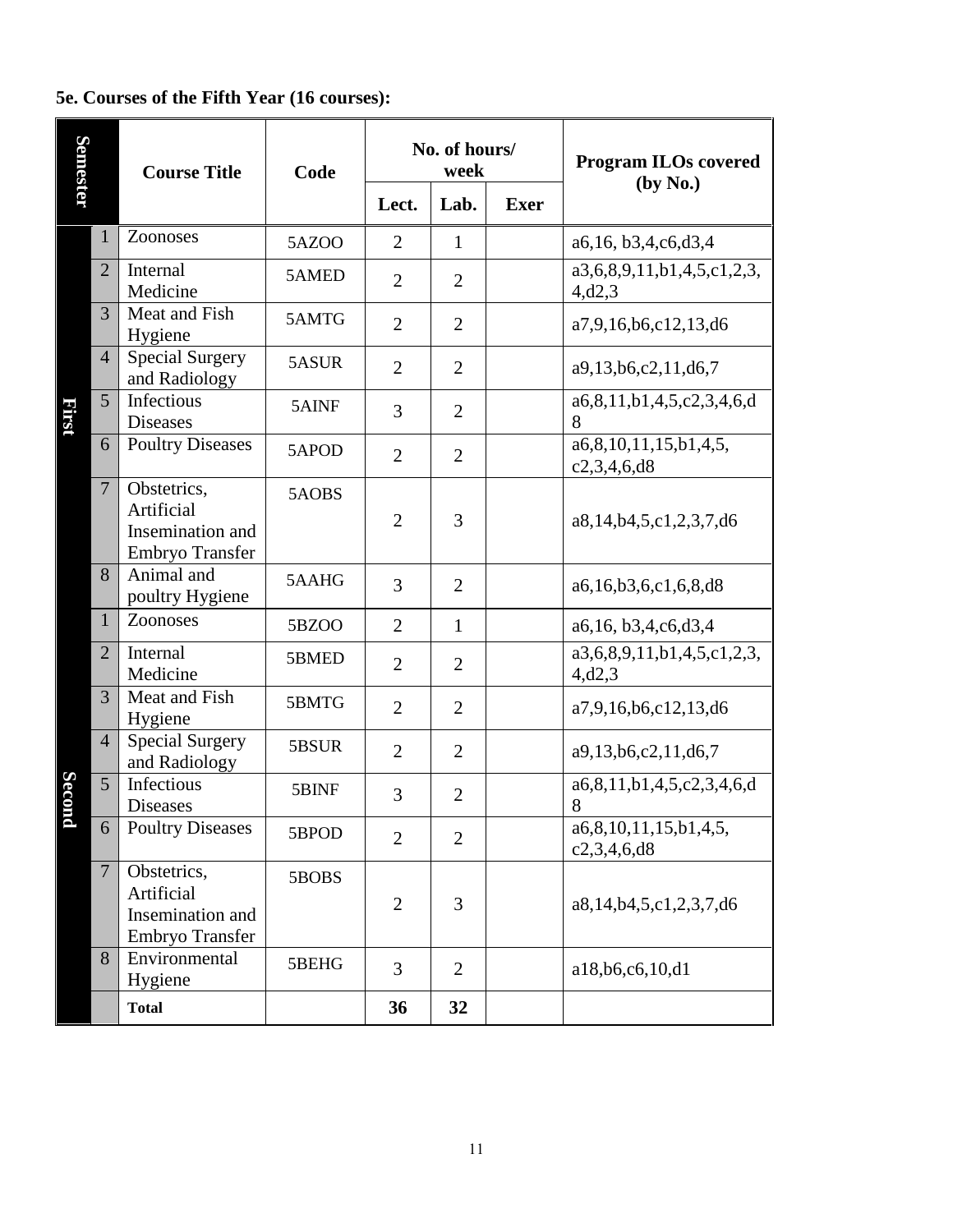### **6. Program admission requirements:**

6.1-Certificate of general secondary school with scientific major in biology, physics and chemistry.

6.2- Equivalent certificate as IGCSE and American Diploma.

6.3- Equivalent certificate from Arab courtiers.

#### **Admission criteria:**

The students are distributed by central distribution office (Ministry of Higher Education). Faculty of Veterinary Medicine is one of the top faculties, accept a high standard students with high academic reference at secondary school.

#### **7. Regulation for progression and program completion**

Promotion of student from one academic year to the next one, he/she is required to be succeeded passed in all subjects. However, the student may still be transferred if he/she has failed in not more than two subjects from the same academic year or from previous years of study. In such cases, student's ″carrying″ subjects from one year to the next should re–sit for their ″failed ″subjects in the proper respective semester. Final year student who have failed in a maximum of two subjects in that year or from previous years can re–sit for their exams in those subjects in September of the same year. If the student fails again, he/she has to re–sit for his/her exams in those subjects in their proper respective semesters thereafter as many times as necessary until he/she succeeded.

#### **Enrollment opportunities/ or regular and external students:**

|               | Enrollment opportunities |                                                                                                                                                                                                        |  |  |  |
|---------------|--------------------------|--------------------------------------------------------------------------------------------------------------------------------------------------------------------------------------------------------|--|--|--|
| Academic year | Regular student          | External student                                                                                                                                                                                       |  |  |  |
| First         | Two chances              | Non                                                                                                                                                                                                    |  |  |  |
| Second        | Two chances              | Three chances                                                                                                                                                                                          |  |  |  |
| Third         | Two chances              | Three chances                                                                                                                                                                                          |  |  |  |
| Fourth        | Two chances              | Three chances                                                                                                                                                                                          |  |  |  |
| Fifth         | Two chances              | Three chances but if the student succeeded in half the number of<br>subjects, he/she would be allowed to re–sit for the exam in the subjects<br>he/she has failed indefinitely until he/she graduated. |  |  |  |

■ Once a student exhausts the number of opportunities of being a "regular" student, he/she become an "external" student for a certain number of times according to the above table. Once an "external" student in a certain year succeeded in